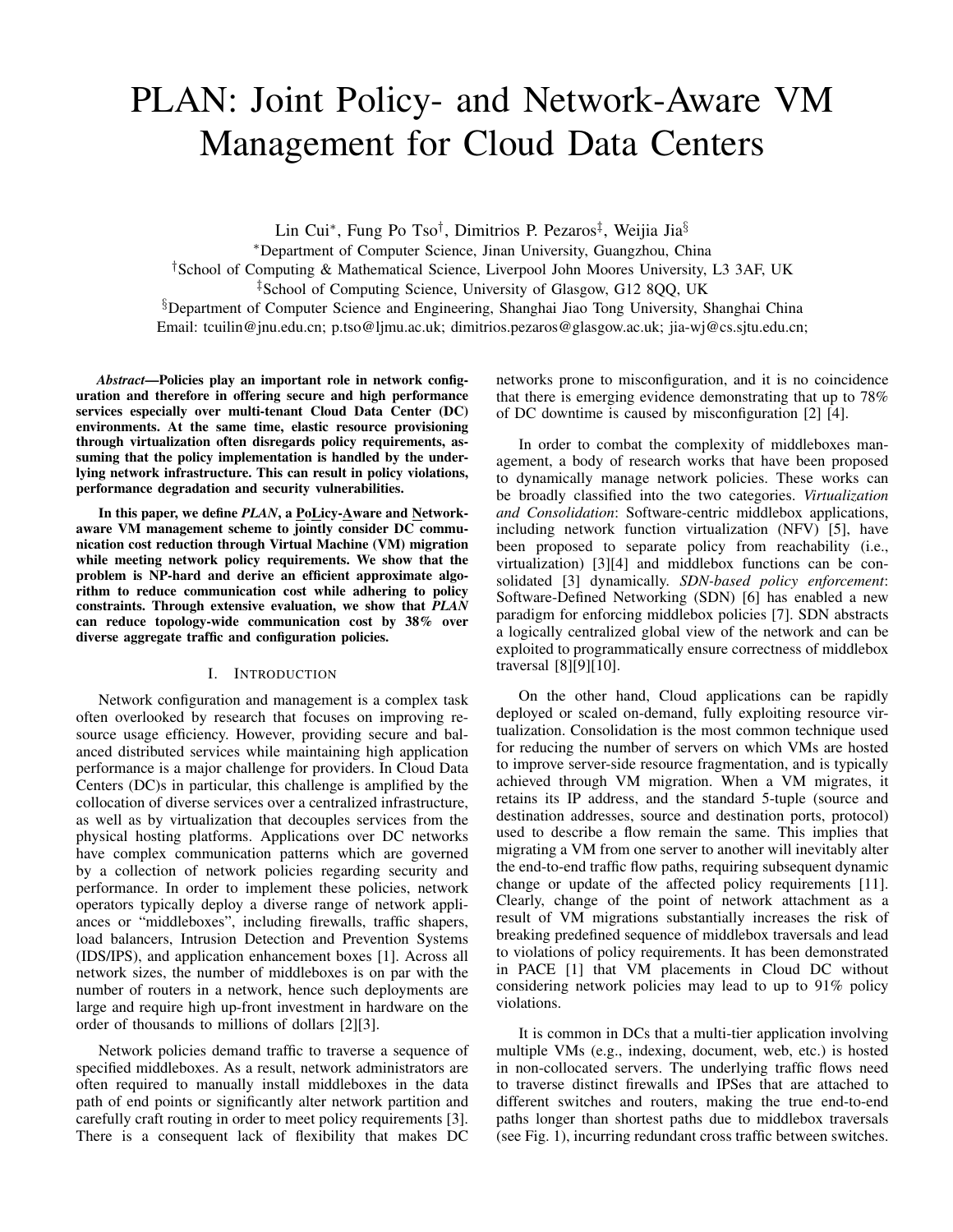Therefore, when deciding where to migrate any one of these VMs, not only dependency of VMs but also the locations of these middleboxes have to be taken into considerations. Failing to do so, will not only lead to sub-optimal performance due to much longer middlebox traversal paths, but also cause service disruption and unreachability as a result of being unable to follow a predefined sequence of middlebox traversal rules. Using SDN+NFV paradigm described above such as OpenNF [8] and FlowTags [9] maybe able to implement the correct sequence of traversal even when VMs migrate, *but they neither ensure shortest traversal paths nor reduce network communication cost*. PACE [1] jointly considers middlebox traversal and VM placement in a Cloud DC environment, however it only considers static placement and does not provide any reliable mechanisms to facilitate subsequent dynamic VM migration. In contrast, our initial effort has shown that policyaware dynamic VM consolidation can remarkably improve network utilization [12].

In this paper, we explore the joint policy-aware and network-aware VMs migration problem, and present an efficient PoLicy-Aware and Network-aware VM management (*PLAN*) scheme, which, (a) adheres to policy requirements, and (b) reduces network-wide communication cost in DC networks. The communication cost is defined with respect to policies associated to each VM. In order to attain both goals, we model the *utility* (i.e., the reduction ratio of communication cost) of VM migration under middlebox traversal requirements and aim to maximize it during each migration decision. To the best of our knowledge, this is the first joint study on policy-aware performance optimization through elastic VM management in DC networks [12].

In short, the contributions of this paper are three-fold:

- 1) The formulation of the policy-aware VM management problem (*PLAN*), the first study that jointly considers policy-aware VM migration and performance optimization in DC networks;
- 2) An efficient distributed algorithm to optimize network communication cost and guarantee network policy compliance;
- 3) A real-life implementation of *PLAN*<sup>1</sup> and an extensive performance evaluation demonstrating that *PLAN* can effectively reduce communication cost while meeting policy requirements.

The remainder of this paper is organized as follows. Section II describes the model of policy-aware VM management (*PLAN*), and defines the communication cost and utility for VM migration. An efficient distributed algorithm is proposed in Section III followed by presentation of our python-based testbed implementation in Section IV. Section V evaluates the performance of *PLAN*. Section VI outlines related work on VM migration and policy implementations. Finally, Section VII concludes the paper.

### II. PROBLEM MODELING

## *A. Motivating Example*

We describe a common DC Web service application as an example to demonstrate that migrating VMs without policy-



Fig. 1: Flows traversing different sequences of middleboxes in DC networks. Without policy-awareness,  $v_2$  will be migrated to  $s<sub>1</sub>$ , resulting in longer paths for flow 1 and wasting network resources.

awareness will lead to unexpected results and application performance degradation.

*1) Topology and Application:* Fig. 1 depicts a typical Fattree DC network topology [13] that consists of a number of network switches and several distinct types of middleboxes. *Firewall*  $F_1$  will filter unwanted or malicious traffic and protect tenants' networks in the DC from the Internet. *Intrusion Prevention Systems* (IPS), e.g.,  $IPS_1$  and  $IPS_2$ , are configured with a ruleset, monitoring the network for malicious activity, and subsequently log and block/stop it. They also provide a detailed view and checking of how well each middlebox is performing for the traffic flow. A *Load Balancer*, e.g., LB1, provides one point of entry to the web service, but forwards traffic flows to one or more hosts, e.g.  $v_1$ , which provide the actual service. In this example,  $v_1$  is a web server, which accepts HTTP requests from an Internet client (denoted by u). After receiving such requests,  $v_1$  will query data server  $v_2$  (i.e., a database), perform some computation based on the fetched data, and feed results back to the client.

*2) Policy Configurations:* Polices are identified through a 5-tuple and a list of middleboxes (A more formal definition is given in Section II-B). The following policies are configured through the *Policy Controller* to govern traffic related to the web application in this example:

- $p_1 = \{u, LB_1, *, 80, HTTP\} \rightarrow \{F_1, LB_1\}$
- $p_2 = \{u, v_1, *, 80, HTTP\} \rightarrow \{IPS_1\}$
- $p_3 = \{v_1, v_2, 1001, 1002, TCP\} \rightarrow \{LB_2, IPS_2\}$
- $p_4 = \{v_2, v_1, 1002, 1001, TCP\} \rightarrow \{IPS_2, LB_2\}$
- $p_5 = \{v_1, u, 80, *, HTTP\} \rightarrow \{IPS_1, LB_1\}$
- $p_6 = \{LB_1, u, 80, *, HTTP\} \rightarrow \{\}$

Policy  $p_1$ : The Internet client first sends a HTTP request to the public IP address of  $LB_1$ . All traffic from the Internet must traverse firewall  $F_1$ , which is in charge of the first line of defense and configured to allow only HTTP traffic.

Policy  $p_2$ :  $LB_1$  will load-balance among several web servers and change the destination to web server  $v_1$  in the example. Traffic will need to traverse  $IPS<sub>1</sub>$ , which protects web servers.

<sup>&</sup>lt;sup>1</sup>The source code for our implementation is available at: https://github.com/posco/policy-aware-plan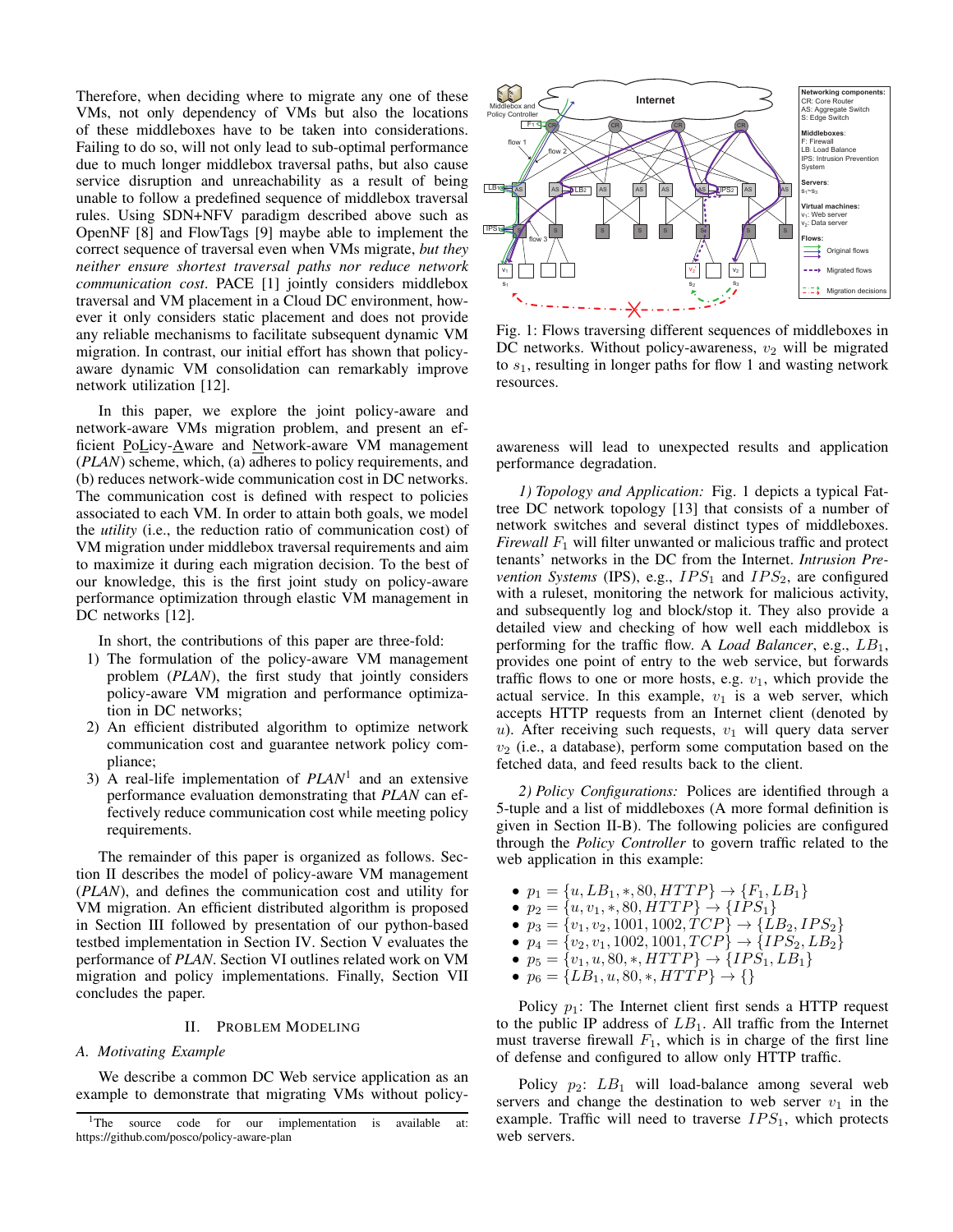Policy  $p_3, p_4$ :  $v_1$  will communicate with a data server to fetch the required data, which is in turn protected by  $IPS_2$ . This traffic will be forwarded to  $LB<sub>2</sub>$  for load-balancing first, and then reach the data server  $v_2$  after traversing  $IPS_2$ . The response traffic from  $v_2$  to  $v_1$  also needs to traverse both  $IPS_2$ and  $LB_2$ .

Policy  $p_5, p_6$ : Upon getting the required data from the data server, the web server will send computed results to client. The reply traffic is sent to  $LB_1$  first, traversing  $IPS_1$ , and then forwarded to the Internet client by  $LB_1$ . Any traffic originating from  $v_1$  and destined to an Internet client needs no further checks, and hence does not need to traverse  $F_1$ .

*3) Migration Rule:* The DC network is often increasingly oversubscribed from bottom to core layers in a bid to reduce total investment. In order to reduce congestion in the core layers of DC network, effective VM management schemes cluster VMs to confine traffic in lower layers of the network such that as much traffic as possible is only routed over the edge layer (which is not oversubscribed) [14][15]. As a result, VMs as well as middleboxes which exchange packets more often and intensively are collocated in order to keep traffic within the edge layer boundaries.

Consider the migration of  $v_2$  in the above example application.  $v_2$  was originally hosted by server  $s_2$ . A large traffic volume needs to be exchanged between web server  $v_1$  and data server  $v_2$ . This would cost precious bandwidth on core routers. Without policy awareness, in order to consolidate VMs on servers and keep traffic in the edge layer,  $v_2$  may be migrated to  $s_1$  so that  $v_1$  and  $v_2$  are close to each other. However, it will increase the route length of flow 3 and waste more network bandwidth. This is because that all traffic between  $v_1$ and  $v_2$  need to traverse  $LB_2$  and  $IPS_2$ , according to the policy rules (i.e.,  $p_3$  and  $p_4$ ). Considering policy configurations and traffic patterns in this example, when migrating  $v_2$ , it should be migrated to server  $s_2$  to reduce the cost generated between  $v_2$  and  $IPS_2$ .

Clearly, policy-aware VM migration will require finding an optimal placement whilst satisfying network bandwidth and policy requirements. Unless stated otherwise, our discussion and problem formulation in the rest of this paper focus on policy-aware VM migration with an aim to reduce over communication cost.

#### *B. Communication Cost with Policies*

We consider a multi-tier DC network which is typically structured under a multi-root tree topology (canonical [16] or fat-tree [13]).

Let  $\mathbb{V} = \{v_1, v_2, \ldots\}$  be the set of VMs in the DC network hosted by the set of servers  $\mathbb{S} = \{s_1, s_2, \ldots\}$ . Let  $\lambda_k(v_i, v_j)$ denote the *traffic load* (or rate) in data per time unit exchanged between VM  $v_i$  and  $v_j$  (from  $v_i$  to  $v_j$ ) following policy  $p_k$ .

For a group of middleboxes  $MB = \{mb_1, mb_2, ...\}$ , there are various deployment points in DC networks. They can be on the networking path or off the physical network [4]. Without loss of generality, we consider that middleboxes are attached to switches for improved flexibility and scalability of policy deployment [4]. These middleboxes may belong to different applications, deployed and configured by a *Middlebox Controller*, see Fig. 1. The centralized *Middlebox Controller* monitors the liveness of middleboxes and informs the switches regarding the addition or failure/removal of a middlebox. Network administrators can specify and update policies, and reliably disseminate them to the corresponding switches through the *Policy Controller* in Fig. 1.

The set of policies is  $\mathbb{P} = \{p_1, p_2, \ldots\}$ . Each policy  $p_i$ is defined in the form of  $\{flow \rightarrow sequence\}$ . flow is represented by a 5-tuple:  $\{src_{ip}, dst_{ip}, src_{port}, dst_{port}, proto\}$ (i.e., source and destination IP addresses and port numbers, and protocol type). sequence is a list of middleboxes that all flows matching policy  $p_i$  should traverse them in order:  $p_i$  sequence  $= \{m\overline{b_1^i}, m\overline{b_2^i}, \ldots\}$ . We denote  $p_i^{in}$  and  $p_i^{out}$  to be the first (ingress) and last (egress) middleboxes respectively in  $p_i$  sequence. Let  $P(v_i, v_j)$  be the set of all policies defined for traffic from  $v_i$  to  $v_j$ , i.e.,  $P(v_i, v_j) = \{p_k | p_k \text{.} src =$  $v_i, p_k. dst = v_j$ .

We denote  $L(n_i, n_j)$  to be the routing path between nodes (e.g., VM, middlebox or switch)  $n_i$  and  $n_j$ .  $l \in L(n_i, n_j)$  if link l is on the path. If a flow from VM  $v_i$  to  $v_j$  is matched to policy  $p_k$ , its actual routing path is:

$$
L_k(v_i, v_j) = L(v_i, p_k^{in}) + \sum_{\substack{mb_s^k \neq p_k^{out} \\ mb_s^k \neq p_k^{out}}} L(mb_s^k, mb_{s+1}^k) + L(p_k^{out}, v_j)
$$
 (1)

Not all DC links are equal, and their cost depends on the particular layer they interconnect. High-speed core router interfaces are much more expensive (and, hence, oversubscribed) than lower-level ToR switches [14]. Therefore, in order to accommodate a large number of VMs in the DC and at the same time keep investment cost low from a providers perspective, utilization of the "lower cost" switch links is preferable to the "more expensive" router links. Let  $c_i$  denote the *link weight* for  $l_i$ . In order to reflect the increasing cost of high-density, high-speed (10 Gb/s) switches and links at the upper layers of the DC tree topologies, and their increased over-subscription ratio, we can assign a representative link weight  $\omega_i$  for an *i*th-level link per data unit. Without loss of generality, in this case  $\omega_1 < \omega_2 < \omega_3$ .

Hence, the *Communication Cost* of all traffic from VM  $v_i$ to  $v_i$  is defined as

$$
C(v_i, v_j) = \sum_{p_k \in P(v_i, v_j)} \lambda_k(v_i, v_j) \sum_{l_s \in L_k(v_i, v_j)} c_s
$$
  
= 
$$
\sum_{p_k \in P(v_i, v_j)} (C_k(v_i, p_k^{in}) + C_k(p_k^{in}, p_k^{out})
$$
 (2)  
+ 
$$
C_k(p_k^{out}, v_j))
$$

where  $C_k(v_i, p_k^{in}) = \lambda_k(v_i, v_j)$   $\sum$  $l_s \in L(v_i, p_k^{in})$  $c_s$  is the commu-

nication cost between  $v_i$  and  $p_k^{in}$  for flows which matched  $p_k$ . Similarly,  $C_k(p_k^{out}, v_j)$  is the communication cost between  $p_k^{out}$  and  $v_j$  for  $p_k$ , and  $C_k(p_k^{in}, p_k^{out})$  is the communication cost between  $p_k^{in}$  and  $p_k^{out}$ .

Since we jointly consider compliance of network policies and minimization of network communication cost through VM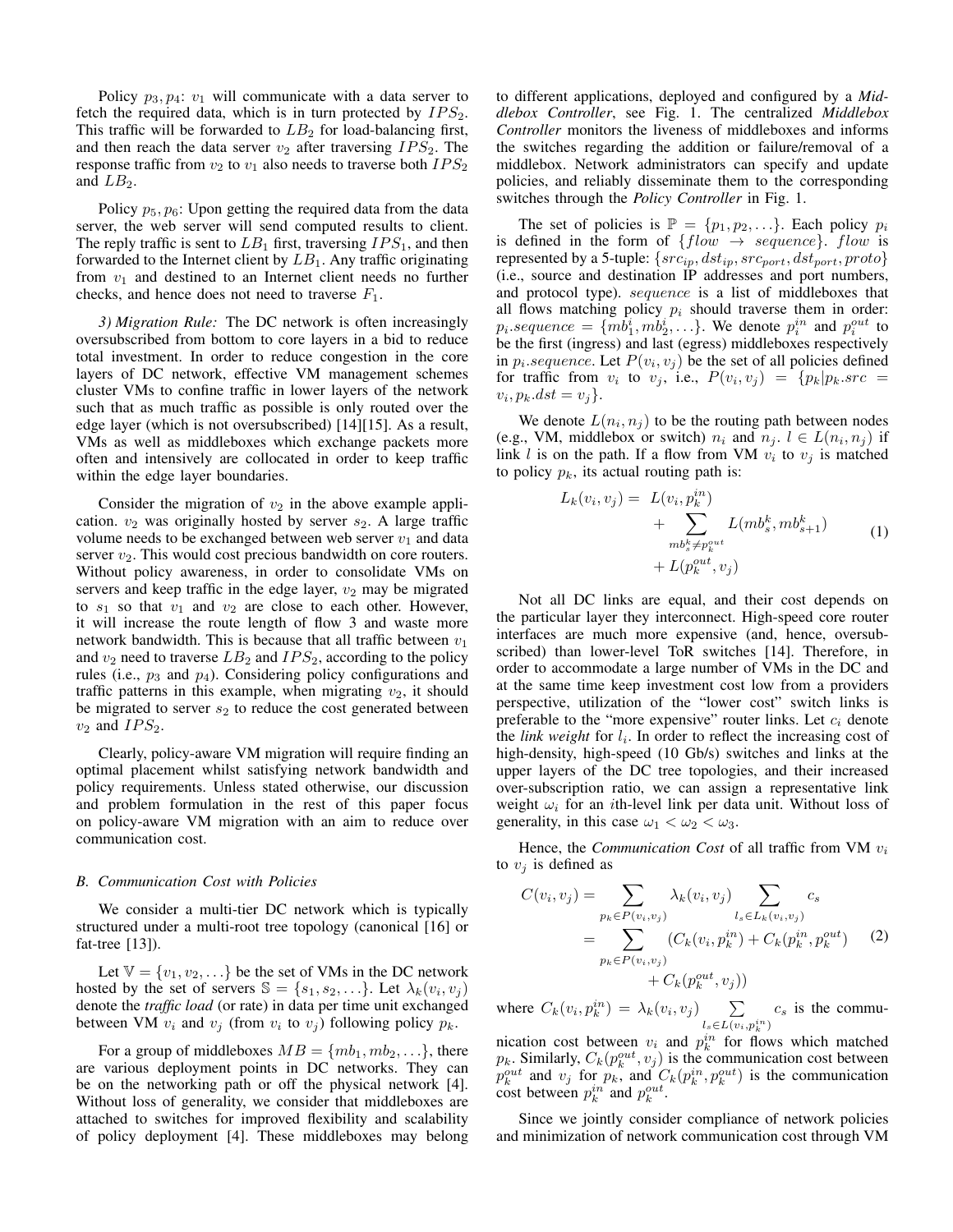migration,  $C_k(p_k^{in}, p_k^{out})$  in (2) can be ignored as it makes no contribution to the minimization of the communication cost.

# *C. Policy-Aware VM Allocation Problem*

We denote  $MB^{in}(v_i)$  to be the set of ingress middleboxes of all outgoing flows from  $v_i$ , i.e.,  $MB^{in}(v_i) = \{mb_j | mb_j =$  $p_k^{in}, p_k$ ,  $src = v_i$ . Similarly,  $MB^{out}(v_i) = \{mb_j | mb_j \}$  $p_k^{out}, p_k.dst = v_i\}$  is the set of egress middleboxes of all incoming flows to  $v_i$ .

As each server is connected to an edge switch, and each edge switch can retrieve the global graph of all middleboxes from the Policy Controller, we define all the servers that can reach middlebox  $mb_k$  as  $S(mb_k)$ . Thus, to preserve the policy requirements, the acceptable servers that a VM  $v_i$  can migrate to are:

$$
S(v_i) = \bigcap_{mb_k \in MB^{in}(v_i) \cup MB^{out}(v_i)} S(mb_k) \tag{3}
$$

Hence, for traffic not governed by any policies,  $S(v_i)$  is all servers that can be reached by  $v_i$ , i.e., possible destinations where  $v_i$  can be migrated to.

The vector  $R_i$  denotes the physical resource requirements of VM  $v_i$ . For instance,  $R_i$  could have three components that capture three types of physical resources such as CPU cycles, memory size, and I/O operations, respectively. Accordingly, the amount of physical resource provisioning by host server  $s_j$  is given by a vector  $H_j$ . And  $R_i \preceq H_j$  means all types of resource of  $s_j$  are enough to accept  $v_i$ .

We denote A to be an allocation of all VMs.  $A(v_i)$  is the server which hosts  $v_i$  in A, and  $A(s_j)$  is the set of VMs hosted by  $s_j$ . Considering a migration for VM  $v_i$  from its current allocated server  $A(v_i)$  to another server  $\hat{s}$ :  $A(v_i) \rightarrow \hat{s}$ , the feasible space of candidate servers for  $v_i$  is characterized by:

$$
\mathcal{S}_i = \{\hat{s} | (\sum_{v_k \in A(\hat{s})} R_k + R_i) \preceq H_j, \hat{s} \in S(v_i) \}
$$
(4)

Let  $\mathcal{C}_i(s_i)$  be the total communication cost induced by  $v_i$ between  $s_j$  and  $MB^{in}(v_i) \cup MB^{out}(v_i)$ , where  $s_j = A(v_i)$ .

$$
C_i(s_j) = \sum_{p_k \in P(v_i, *)} C_k(v_i, p_k^{in}) + \sum_{p_k \in P(*, v_i)} C_k(v_i, p_k^{out})
$$
(5)

Migrating a VM also generates network traffic between the source and destination hosts of the migration, as it involves copying the in-memory state and the content of CPU registers between the hypervisors. The live migration allows moving a continuously running VM from one physical host to another. To enable that, modern DC networks use a technique called pre-copy and it is comprised of three phases: pre-copy phase, pre-copy termination phase and stop-and-copy phase [17]. The amount of traffic depends on the memory size of the VM, its page dirty rate, the available bandwidth for the migration and some other hypervisor-specific constants [18].

The estimated migration cost defined in [18] is:

$$
C_m(v_i) = M \cdot \frac{1 - (R/L)^{n+1}}{1 - (R/L)}
$$
 (6)

where  $n = \min\left(\lceil \log_{R/L} \frac{T \cdot L}{M} \rceil, \lceil \log_{R/L} \frac{X \cdot R}{M \cdot (L-R)} \rceil\right)$  is the number of pre-copy cycles,  $M$  is the memory size of  $v_i$ ,  $R$  is the page dirty rate, and  $L$  is the bandwidth used for migration.  $X$  and  $T$  are user settings for the minimum required progress for each pre-copy cycle and the maximum time for the final stop-copy cycle, respectively [18].

Such migration overhead can be measured by the hypervisor hosting the VM and should not outweigh the reduction in the overall communication cost. We then consider the *utility* in terms of the expected benefit (of migrating a VM to a server) minus the expected cost incurred by such operation. The *utility* of the migration  $A(v_i) \rightarrow \hat{s}$  is defined as:

$$
U(A(v_i) \to \hat{s}) = C_i(A(v_i)) - C_i(\hat{s}) - C_m(v_i) \tag{7}
$$

Specifically,  $U(A(v_i) \rightarrow \hat{s}) = 0$  if no migration takes place, i.e.,  $A(v_i) = \hat{s}$ . The *total utility*  $\mathcal{U}_{A\rightarrow \hat{A}}$  is the summation of *utilities* for all migrated VMs from allocation  $\vec{A}$  to  $\vec{A}$ .

The *PoLicy-Aware VM maNagement (*PLAN*)* problem is defined as follows:

Definition 1. *Given the set of VMs* V*, servers* S*, policies* P*, and an initial allocation* A*, we need to find a new allocation* Aˆ *that maximizes the total utility:*

$$
\max_{s.t.} \mathcal{U}_{A \to \hat{A}} > 0
$$
  
s.t.  $\mathcal{U}_{A \to \hat{A}} > 0$   

$$
\hat{A}(v_i) \in S_i, \forall v_i \in \mathbb{V}
$$
 (8)

*PLAN* can be treated as a restricted version of the Generalized Assignment Problem (GAP) [19]. However, the GAP is APX-hard to approximate [19]. The existing centralized approximation algorithms are too complex and infeasible to implement over a DC environment, which could include thousands or millions of servers, VMs, switches and traffic flows.

#### Theorem 1. *The* PLAN *problem is NP-Hard.*

*Proof:* To show the non-polynomial complexity of *PLAN*, we will show that the Multiple Knapsack Problem (MKP) [20], whose decision version has already been proven to be strongly NP-complete, can be reduced to this problem in polynomial time. Consider a special case of allocation  $A_0$ , in which all VMs are allocated to one server  $s_0$ , then the *PLAN* problem is to find a new allocation  $\overline{A}$  for migrating VMs that maximizes the total utility  $\mathcal{U}_{A_0 \to \hat{A}}$ . We denote  $S' = \mathbb{S} \setminus \{s_0\}$  to be the set of destination servers for migration. For a VM  $v_i$ , suppose the computed communication cost induced by  $v_i$  on all candidate servers is the same, i.e.,  $C_i(\hat{s}) = \delta_i, \forall \hat{s} \in S'$ , where  $\delta_i$  is a constant. Consider each VM to be an item with size  $R_i$  and profit  $U(A(v_i) \rightarrow \hat{s}) = C_i(A(v_i)) - \delta_i - C_m(v_i)$ , each server  $s_j \in S'$  to be knapsack with capacity  $H_j$ . The *PLAN* problem becomes finding a feasible subset of VMs to be migrated to servers  $S'$ , maximizing the total profit. Therefore, the MKP problem is reducible to the *PLAN* problem in polynomial time, and hence the *PLAN* problem is NP-hard.

#### П

#### III. PLAN ALGORITHMS

The *PLAN* problem is a restricted version of the Generalized Assignment Problem (GAP), which has been proved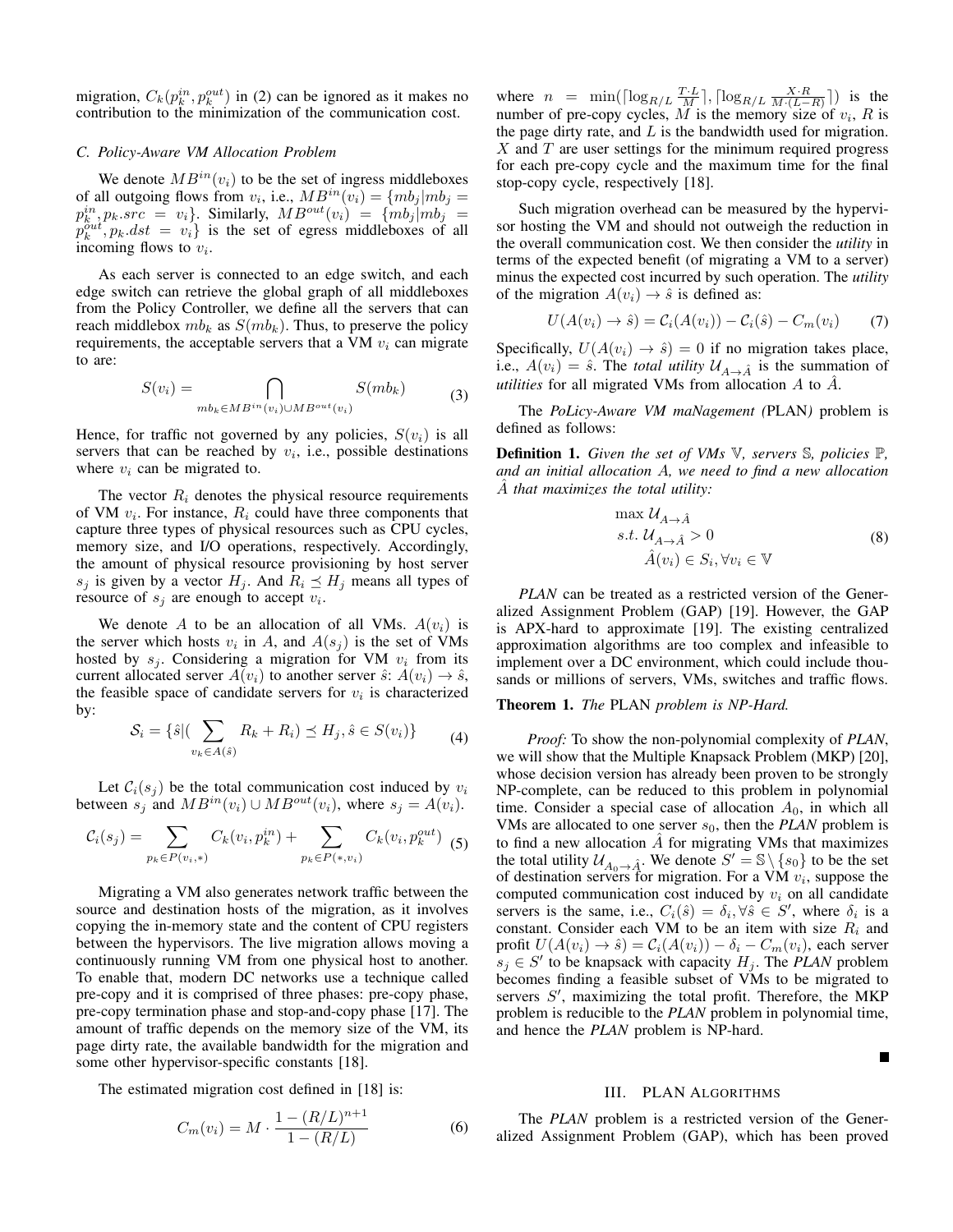APX-hard to approximate [19]. We can use some existing centralized algorithms to approximately maximize the total gained *utility* by migration, e.g., [21], [22]. However, the computation times of those algorithms are unacceptable for DCs, specially considering the large scales of servers, VMs, switches and millions of traffic flows [15]. In this section, we design a decentralized heuristic scheme to perform policyaware VMs migration.

### *A. Policy-Aware Migration Algorithms*

Server hypervisors (or SDN controller, if used, see Section IV) will monitor all traffic load for each collocated VM  $v_i$ . A migration decision phase will be triggered periodically during which  $v_i$  will compute the appropriate destination server  $\hat{s}$ for migration. If no migration is needed,  $U(A(v_i) \rightarrow \hat{s}) = 0$ . Otherwise, the total *utility* is increased after migration when  $A(v_i) \neq \hat{s}$ .

Algorithm 1 and Algorithm 2 show the corresponding routines for VMs (*PLAN-VM*) and servers (*PLAN-Server*), respectively. *PLAN-VM* is only triggered for a migration decision every  $T_m + \tau$  time, where  $\tau$  is a random value to avoid synchronization of VM migrations. *PLAN-VM* operations will be suppressed for  $T_s$  time period if  $v_i$  is migrated to a new server, avoiding too frequent migration or oscillation among servers. The value of  $T<sub>s</sub>$  depends on the traffic patterns, e.g., smaller value for a DC with more stable traffic. *PLAN-Server* is designed for hypervisors on servers which can accept requests from VMs based on the residual resources of the corresponding server and prepare for migration of remote (incoming) VMs.

Several control messages will be exchanged for both *PLAN-VM* and *PLAN-Server*. The interface *sendMsg(type, destination, resource)* sends a control message of a specified type and resource declaration to the destination. The interface *getMsg()* reads such messages when received. The *request* message is a probe from VM to a destination server for migration. A server can respond by sending back an *accept* or *reject* message, according to the residual resource of the server and the requirements of the VM. If the server accepts the request from the distant VM, a *migrate* message will be sent back as confirmation.

For each VM  $v_i$ , the *PLAN-VM* algorithm starts with checking feasible servers, in a greedy manner, for improving *utility* by calling the function *Decision-Migration()*, e.g., line 2 and 7. The function *Decision-Migration()* will find a potential destination server for  $v_i$  to perform migration. A blacklist  $L$ is maintained during each execution of *PLAN-VM* to avoid repeating request for the same servers which reject  $v_i$  previously. If a feasible server s accepts  $v_i$ 's request,  $v_i$  will be migrated to s, e.g., line  $10 \sim 11$ . For each server  $s_i$ , the *PLAN*-*Server* algorithm keeps listening incoming migration request from VMs. For a request from  $v_i$ ,  $s_j$  will check its residual resources and send back an *accept* message if it has enough resource to host  $v_i$ , e.g., line  $5 \sim 8$ . Otherwise, it will reject the migration request of  $v_i$ , e.g., line 16.

The *PLAN* scheme described in Algorithms 1 and 2 can decrease the total communication cost and will eventually converge to a stable state:

Theorem 2. *Algorithms 1 and 2 will converge after a finite number of iterations.*

## **Algorithm 1 PLAN-VM** for  $v_i$

```
/∗ Triggered every T_m + \tau period∗/
1: L = \emptyset2: DECISION-MIGRATION(v_i, L)3: loop
4: msg \leftarrow \text{getMsg}()5: switch msg.type do
6: case reject
7: L = L \cup \{msg.sender\}8: DECISION-MIGRATION(v_i, L)9: case accept
10: sendMsg(migrate, msg.sender, R_i)
11: perform migration: v_i \rightarrow s12: end switch
13: end loop
14: function DECISION-MIGRATION(v_i, L)15: s_0 \leftarrow A(v_i)16: S_i \leftarrow feasible servers in Equation (4)
17: X \leftarrow \arg \max_{x \in \mathcal{S}_i \setminus L} U(A(v_i) \to x)18: if X \neq \emptyset && s_0 \notin X then
19: s \leftarrow the one with most residual resources in X
20: sendMsg(request, s, R_i)
21: else
22: exit \triangleright exit whole algorithm if no migration
23: end if
```

```
24: end function
```
**Algorithm 2 PLAN-Server for**  $s_i$ 

|     | $1:$ loop                                          |
|-----|----------------------------------------------------|
| 2:  | $msg \leftarrow \text{getMsg()}$                   |
| 3:  | switch <i>msq.type</i> do                          |
| 4:  | case request                                       |
| 5:  | $v_i = msg. sender$                                |
| 6:  | $R_i = mg,$ resouce                                |
| 7:  | if $\sum_{v_k \in A(s_i)} R_k + R_i \leq H_j$ then |
| 8:  | sendMsg(accept, $v_i$ )                            |
| 9:  | else                                               |
| 10: | sendMsg(reject, $v_i$ )                            |
| 11: | end if                                             |
| 12: | case migrate                                       |
| 13: | if $\sum_{v_k \in A(s_i)} R_k + R_i \leq H_j$ then |
| 14: | provisionally resource reservation etc.            |
| 15: | else                                               |
| 16: | sendMsg(reject, $v_i$ )                            |
| 17: | end if                                             |
| 18: | end switch                                         |
|     | 19: <b>end</b> loop                                |

*Proof:* The cost of each VM  $v_i$  is determined by its hosting server and related ingress/egress middleboxes in  $MB^{in}(v_i)$ and  $MB<sup>out</sup>(v<sub>i</sub>)$ . Hence, under the policy scheme described in the previous section, the migrations of different VMs are independent. Furthermore, each time a migration occurs in *line 11* of Algorithms 1, say,  $A(v_i) \rightarrow s$ , the utility gained from the migration is always larger than zero, i.e.,  $U(A(v_i) \rightarrow s) > 0$ . Thus, the total induced communication cost, which is always a positive value, is strictly decreasing while VMs are migrating among servers. So, the two algorithms will converge after a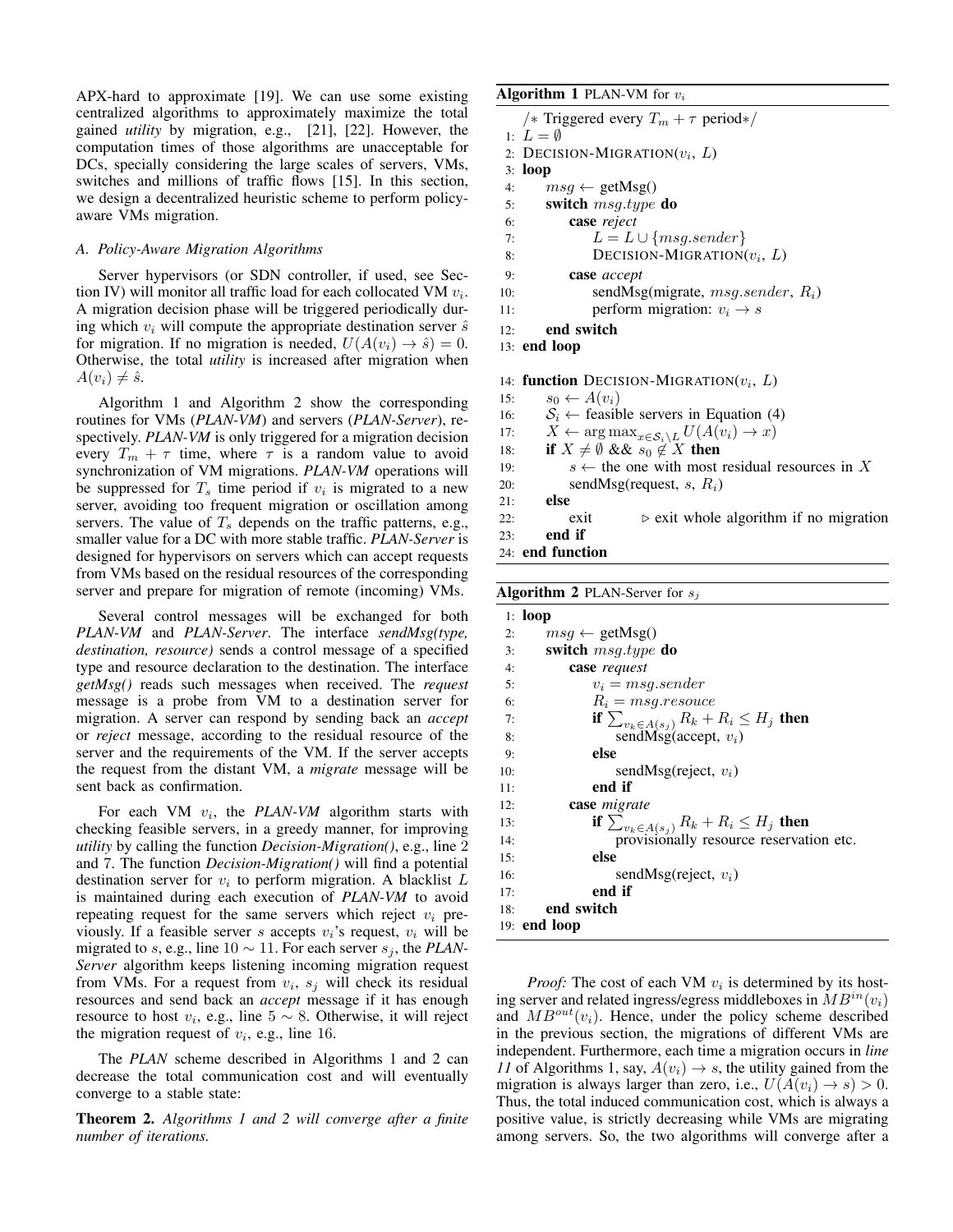finite number of steps.

#### *B. Initial Placement*

Policy-aware initial placement of VMs is also critical for new VMs in DC networks. When a VM instance, say  $v_i$ , is to be initialized, the DC network controller needs to find a suitable server to host the VM. Initially, predefined applicationspecific policies should be known for  $v_i$ . Together with  $v_i$ 's resource requirement  $R_i$  and all servers' residual resources in the DC network, the feasible decision space  $S_i$  can be obtained through Equation (4). Since the VM has just been initialized, its traffic load might not be available. However, we can still choose the best server to host  $v_i$  by considering traffic of all policies for  $v_i$  equally, e.g.,  $\lambda_k = 1, \forall p_k \in P(v_i, *) \cup P(*, v_i)$ . In particular, the migration cost  $C_m(v_i), \forall v_i \in \mathbb{V}$ , is set to be zero during initial placement. Then, the destined server to host  $v_i$  is  $\arg \max_{s \in \mathcal{S}_i} \mathcal{C}_i(s)$ .

## IV. IMPLEMENTATION

In this section we discuss a real-world implementation of the *PLAN* scheme, highlighting the rationale as well as the operational and design details of the individual components.

The foremost principle for the implementation of *PLAN* to be efficient and deployable in production DC - *should we adopt fully or partly decentralized implementation?* Although a fully decentralized *PLAN* implementation is possible, it requires substantial modification to middleware for it to be able to collect relevant VM and flow statistics. Given most of the required information such as temporal network topology, perflow and per-port based traffic statistics are readily available in SDN paradigm, we have hence adopted a partly decentralized approach, i.e. computing communication cost –most computationally expensive part as defined in Equation  $(7)$  – in the hypervisors and monitoring flow statistics using a centralized SDN-based orchestration in [23].

### *A. Decentralized Modules*

*1) VM vs Hypervisor:* While conceptually *PLAN* relies on VMs to make their own migration decisions, in practice this is unsuitable because the hosts being virtualized should not be aware that they are in fact running within a virtualized environment preventing VMs from communicating directly with the underlying hypervisor. Since migration is a facility provided by the hypervisor, we have decided to implement our solution within Dom0, a privileged domain [17], of the Xen.

*2) Distributed Cost Computation:* Ubuntu 14.04 was used for Dom0 and the Python-based *xm* was used as the management interface. Open vSwitch is enabled in Xen hypervisor as it only provides more flexible retrieval of local traffic flow tables, but allows Dom0 to interact with a SDN controller through OpenFlow protocol. Therefore, in order to compute the communication defined in Equation (7), this module needs to query SDN controller for the pair-wise flow statistics,  $\lambda$ , and the link weight,  $c$ , along the network path. Upon receiving requests, SDN controller will return a JSON object containing all informations needed.

*3) Flow Monitoring:* In order to keep track of communicating VMs flow history gathering is required. However, Open vSwitch only maintains flows for as long as they are active and discards any inactive flows after 5 seconds, hindering the accumulation of any long-term history. To overcome this limitation, we have extended the flow table for storing flowlevel statistics. For the purposes of *PLAN*, the flow table must support the following operations: *Fast addition of new flows*; *Retrieval of a subset of flows, by IP address*; *Access to the number of bytes transmitted per flow*; *Access to flow duration, for calculation of throughput*. The flow table will be periodically updated through polling Open vSwitch for datapath statistics allowing for the storage of flows for as long as it is required. Flows will be stored from when they start up till a migration decision is made for a VM.

#### *B. Centralized Modules*

*1) Policy Implementation:* A centralized Policy Controller that stores and disseminates policies to the corresponding switches/routers, and accepts queries from them is common deployment model in both non SDN [4] and SDN-based implementation [9]. We adopted SDN-based FlowTags [9] architecture to ensure correct sequence of middlebox traversals regardless the location of VMs. In the following discussion we assume that, as a result of FlowTags, network policies are strictly followed no matter wherever VMs are migrated to and whenever new flows are emitted to the DC network.

*2) Topology Discovery:* The knowledge of the network topology is crucial for *PLAN* to assign link-cost each individual link. By utilising the OpenFlow Discovery Protocol (OFDP) and Link Layer Discovery Protocol (LLDP) we can easily construct the network topology. Through the *SwitchEnter* and *SwitchLeave* events invoked by OpenFlow enabled switches, active switches within the topology can be discovered. Similarly, *LinkAdd* and *LinkDelete* events are triggered on addition and removal of network links, allowing us to keep track of interconnected switches and physical ports.

*3) Link Weights:* In order to reflect the higher communication cost for using links in the higher layers of the topology, the increasing weights with respect to the topology. In our implementation, the link weight to grow exponentially for each layer, e.g.,  $e^0$  for edge layer links,  $e^1$  for aggregation layer links,  $e^2$  for core layer links respectively. However, in the general case, link weight assignment can be based on DC operator's policy to reflect diverse metrics, such as energy consumption, performance, fault tolerance and so on.

*4) Flow Statistics:* To collected pairwise utilization, we used OpenFlow's *Statistic Request* messages to periodically collect the number of packets and bytes processed by the flow entry since the flow was installed. Both edge switches at the source and destination have similar flow entries for a particular VM-to-VM communication, therefore during collection of flow statistics, it is important to collect the metrics from the same switch for a particular VM-to-VM flow. In the current implementation, the first time a new flow is discovered from the flow statistics, the Data Path ID (DPID) of the switch is stored and subsequent measurements have to come from the same switch or will otherwise be discarded.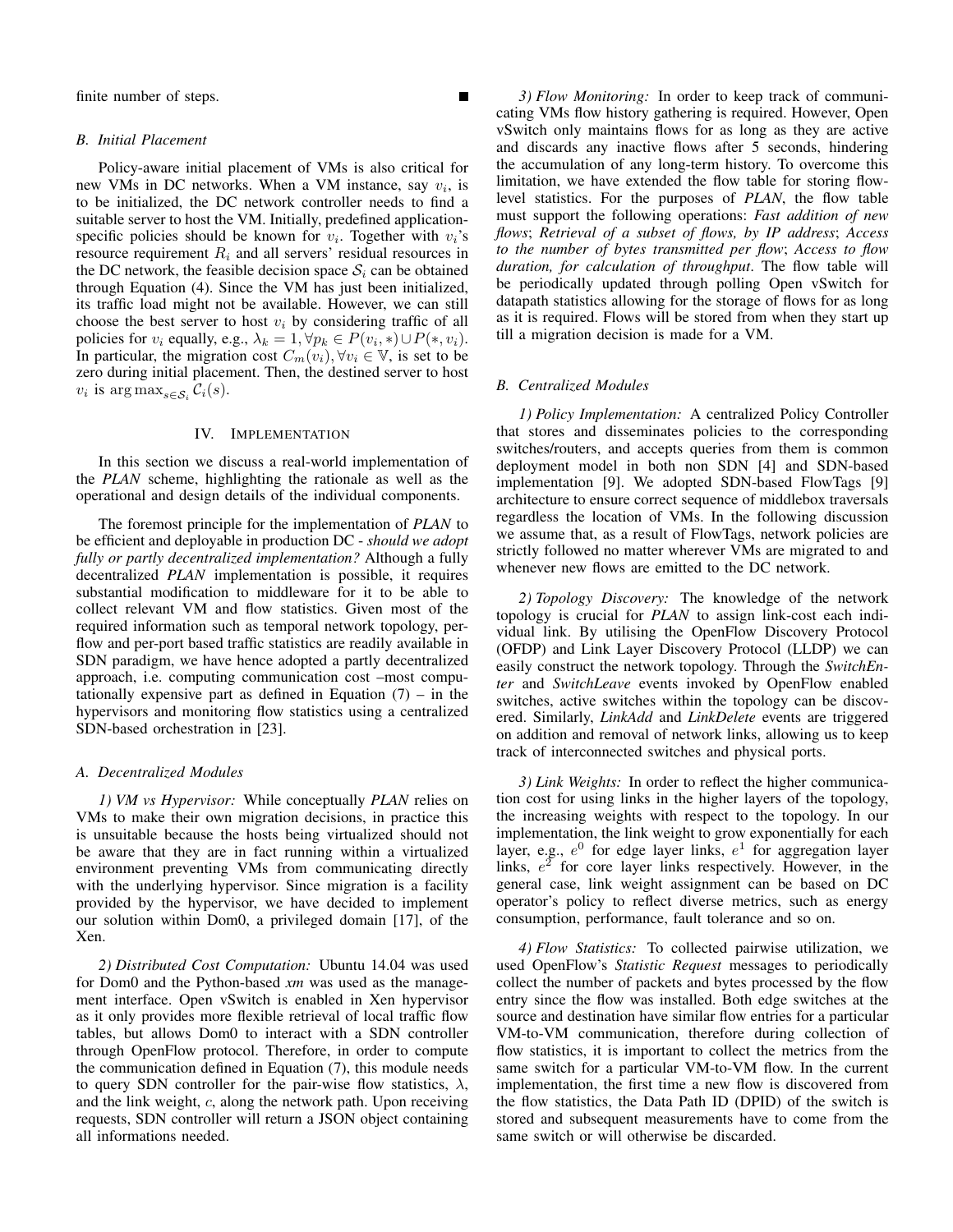

(a) CDF: ratio of utility to communica-(b) Number of migrations before contion cost vergence

## Fig. 2: Performance of PLAN

# V. EVALUATION

#### *A. Experimental Setup*

We have implemented *PLAN* in ns-3 [24] and evaluated it under a fat-tree DC topology. In our simulation environment, a single VM is modeled as a collection of socket applications communicating with one or more other VMs in the DC network. For each server, we have implemented a VM hypervisor application to manage all collocated VMs. The hypervisor also supports migration of VMs among different servers in the network. Fat-tree is a representative DC topology and hence, results from this topology should extend to other types of DC networks without loss of generality.

In order to model a typical DC server's capability, we have limited the CPU and memory resources for accommodating a certain number of VMs. For example, a server equipped with 16GB RAM and 8 cores can safely allow 8 VMs running concurrently if each VM occupies one core and 1GB RAM (the CPU and memory occupied by VMs can be varied). Throughout the simulation, we created 2320 VMs on the 250 servers. Each VM has average 10 random outgoing socket connections, which are CBR traffic with a randomly generated rate. We have considered practical bandwidth limitations such that the aggregate bandwidth required by all VMs in a host does not exceed the network capacity of its physical interface. Therefore, a VM migration is only possible when the target host has sufficient system resources and bandwidth, i.e., a feasible server as defined in Equation (4).

We have also implemented the policy scheme described in Section III. In all experiments, we have set 10% of flows to be policy-free, meaning that they are not subject to any of the existing network policies in place. For the other 90% of flows, they have to traverse a sequence of middleboxes as required by policies before being forwarded to their destination [4]. Each policy-constrained flow is configured to traverse  $1~\sim 3$ middleboxes, including *Firewall*, *IPS* or *LB*.

To demonstrate the benefit of *PLAN*, we compare it with S-CORE [15], a similar but non policy-aware VM management scheme which has been shown to outperform other schemes, e.g., Remedy [18]. S-CORE is a live VM migration scheme that reduces the topology-wide communication cost through clustering VMs without considering any underlying network policies. A VM migration takes place so long as it yields a positive *utility*, the communication cost reduction outweighs the migration cost, and the target server has sufficient resources



Fig. 3: VMs clustering on servers at different states

to accommodate the new VM. In addition, *PLAN* by default is used with the initial placement algorithm described in Section III-B. In contrast, S-CORE initially starts with a set of randomly allocated VMs. In order to offset such a bias, we have also simulated *PLAN* without using the initial placement algorithm (which is referred to as *PLAN* with Random Initial Placement or *PLAN-RIP* in the sequel).

Alongside the communication cost, we also consider the impact of policies on average route length and link utilization. Route length is defined as the number of hops for each flow, including the additional route for traversing middleboxes. Link utilization is calculated on each layer of links in the fat-tree topology, i.e., *Edge Layer* links interconnect servers and edge switches, *Aggr Layer* links interconnect edge and aggregation switches, and *Core Layer* links interconnect aggregation switches to core routers.

#### *B. Experimental Results*

We first evaluate the performance of *PLAN*. Fig. 2 demonstrates some unique properties of *PLAN* in progress towards convergence in terms of communication cost improvement as well as number of migrations. Fig. 2a depicts the improvement of individual VM's communication cost after each migration through calculating the ratio of *utility* to the communication cost of that VM before migration. It can be observed that each migration can reduce communication cost by 39.06% on average for *PLAN* and 34.19% for *PLAN-RIP*, respectively. Nearly 60% of measured migrations can effectively reduce their communication cost by as much as 40%. Such improvements are more significant when *PLAN* is used without an initial placement scheme in which VMs are allocated randomly at initialization. Fig. 2b shows the number of migrations per VM as *PLAN* converges. In *PLAN*, as a result of initial placement, only 30% of VMs need to migrate only once to achieve stable state throughout the whole experimental run. In comparison, 60% of VMs in *PLAN-RIP* need to migrate once when it converges. Nevertheless, in both schemes (with and without initial placement), we observe that very few  $(< 1\%)$ VMs need to migrate twice and no VM needs to migrate three times or more. These results demonstrate that low-cost, lowoverhead initial placement can significantly reduce migration overhead in general.

We also study the transitioning state behavior of *PLAN* to reveal its intrinsic properties. Fig. 3 shows the snapshot of VM allocations at both the initial and the converged states of *PLAN*. Initially, before *PLAN* is running, VMs are nearly randomly distributed on servers, e.g., each server hosts 5∼12 VMs. After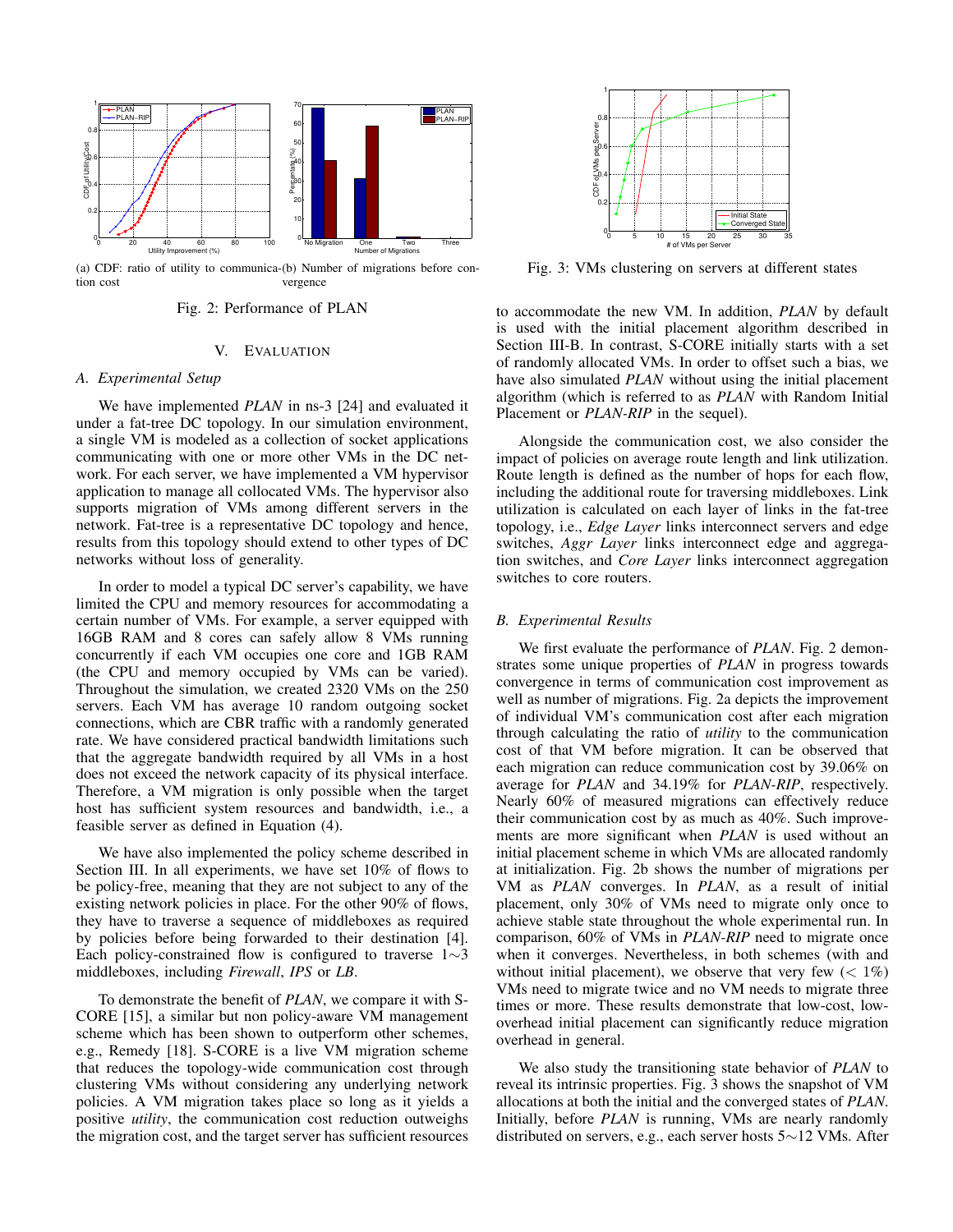

Fig. 4: Performance comparison of *PLAN* and *S-CORE* VM migration schemes

*PLAN* converges, plenty of VMs are clustered into several groups of servers, e.g., nearly 16% of servers host 56.55% of the total VMs. Moreover, an important property we can exploit is that 3.2% of servers are idle when *PLAN* converges and they can be safely shutdown to, e.g., save power.

Next, we present performance results of *PLAN* when compared to *S-CORE*. Fig. 4 shows the overall communication cost reduction (measured in terms of number of bytes using network links), average end-to-end route length, as well as link utilization for all layers, for all the three schemes. Fig. 4a demonstrates that *PLAN* and *PLAN-RIP* can efficiently converge to a stable allocation. *PLAN* reduces the total communication cost by 22.42% while *PLAN-RIP* achieves an improvement of up to 38.27% which is a factor of nearly eight times better than *S-CORE* whose improvement is a mere 4.79%. The reason that *PLAN-RIP* has higher improvement is that the initial random VM placement offers more space for optimization than the already policy-aware initial placement of *PLAN*. However, it is evident that this potential is not exploited by *S-CORE*. More importantly, as shown in Fig. 4b, by migrating VMs, the average route length can be significantly reduced by as much as 20.12% and 10.08% for *PLAN-RIP* and *PLAN*, respectively, while *S-CORE* only improves it by 4.22%. Being able to reduce the average route length is an important feature of *PLAN* as it implies that flows can be generally completed faster and are less likely to create congestion in the network. Both Fig. 4a and 4b show that *PLAN* can effectively optimize the network-wide communication cost by localizing frequently communicated VMs as well as to reduce the length of the endto-end path.

For the same reasons, Fig. 4c and 4d demonstrate that *PLAN* can mitigate link utilization at the core and aggregation layers by 30.55% and 7.01%, respectively. For *PLAN-RIP*, because it starts with random allocation of VMs which is non-optimal and inefficient compared to *PLAN* with initial placement, it can reduce link utilization across the core and aggregate layer links by 42.87% and 12.81%, respectively. The corresponding reduction for *S-CORE* is only 4.6% and 4.8%, respectively. On the other hand, utilization improvement on edge links is marginal for all three schemes, since they try to fully utilize lower-layer links where bisection bandwidth is maximum. Mitigation of link utilization at core and aggregation layers means that *PLAN* can effectively create extra topological capacity headroom for accommodating larger number VMs and services. Meanwhile, Fig. 4 also reveals that *PLAN*'s initial placement algorithm can greatly improve



Fig. 5: Performance of *PLAN* with dynamic policies.

the communication cost, route length and link utilization, and the algorithm itself can then continue to adaptively optimize network resource usage as it evolves.

In order to examine *PLAN*'s adaptability to dynamic changes in policy configuration and traffic patterns, Fig. 5 presents the algorithm's performance results when policies are changed at 50s, 100s, and 150s, respectively, and after the algorithm had initially converged. Since *S-CORE* does not consider the underlying network policies, its performance is independent of policy configurations and is thus omitted. Throughout the experiments shown in Fig. 5, 10% of policies are removed at 50s, making the corresponding flows policyfree. This leads the DC to an non-optimized state, leaving room for further optimizing VMs allocations. Due to policyawareness, *PLAN* can promptly adapt to new policy patterns, reducing the total communication cost, route length and link utilization to a great extent. The sudden drop at 50s is due to policy-free flows not needing to traverse through any middleboxes, hence causing the total communication cost to fall immediately. The same phenomenon can be observed when new policies are added at 100s and existing policies are modified at 150s. In particular, disabling some policies produces new policy-free flows so *PLAN* can localize their hosting VMs, greatly improving bandwidth. So, core-layer link utilization is promptly reduced when some policies are disabled at 50s. All the above results demonstrate that *PLAN* is highly adaptive to dynamism in policy configuration.

## *C. Testbed Results on VM Migration*

We have also set up a testbed environment to assess the algorithm's footprint and the performance of actual VM migrations. The servers used all have an Intel Core i5 3.2GHz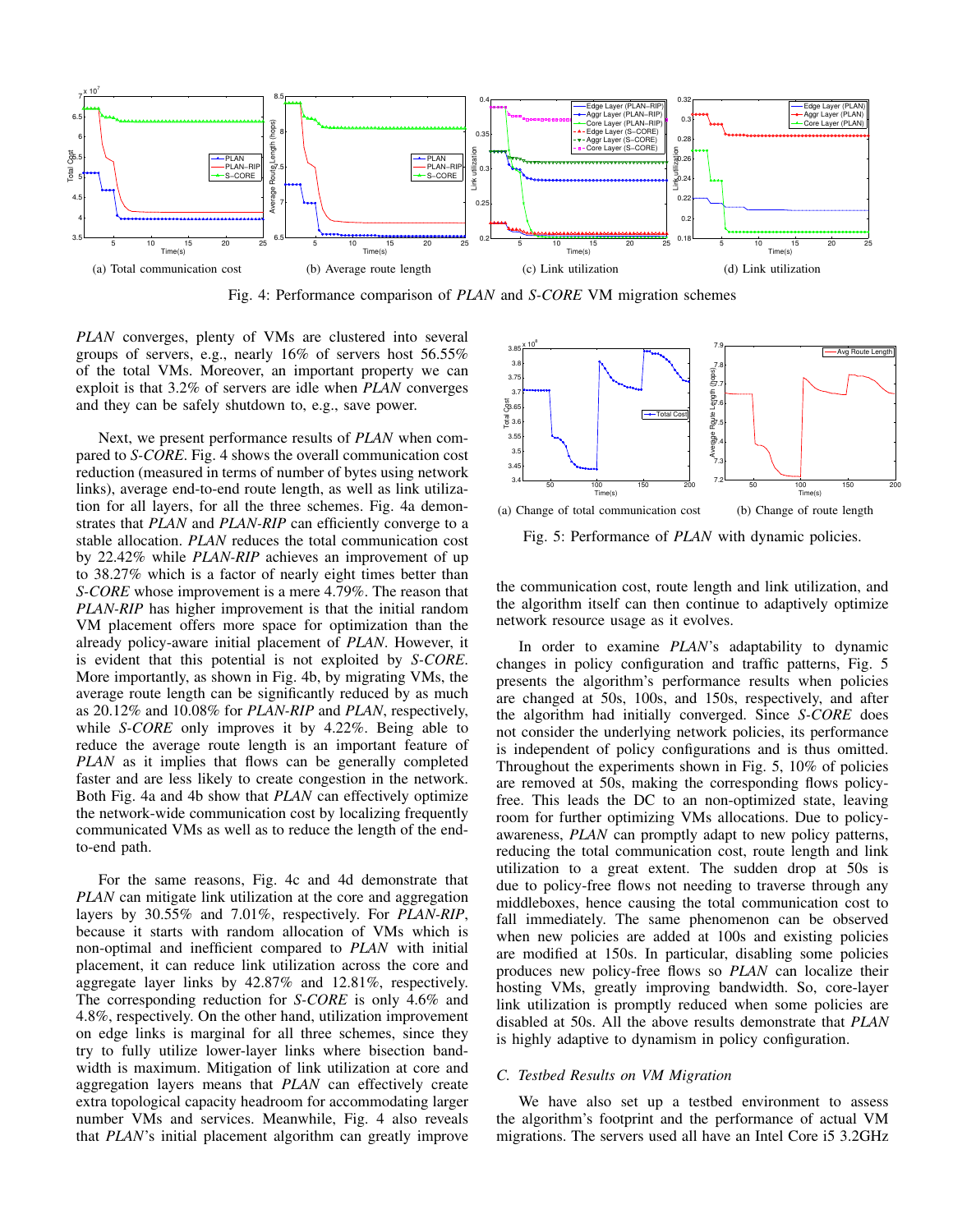

Fig. 6: Testbed Results

CPU with 8GB RAM running Xen hypervisor Ver. 4.2 with Ubuntu server 12.04 as Dom0. VMs are Ubuntu 12.04 with 1GB RAM allocated to each VM. We mainly stress-tested our decentralized module to see if it will be the performance bottleneck. We omitted testing our SDN controller since most functions are readily available in OpenFlow specification and hence will not create bottlenecks.

We first created 1 million flows with all source IP addresses being unique to examine flow tables (Section IV-A3). This results in a new entry being created at the root of the flow table for each flow. As shown in Fig. 6a, the size of the flow table scales sub-linearly. With 10,000 and 100,000 entries, the flow table has a memory footprint of only 16MB and 91MB respectively. However, a number of studies have reported that the total number of concurrently active flows between VMs is much more contained: a busy server rarely talks to servers outside the rack [25] and the number of active concurrent flows going in and out of a machine is 10 [26]. With a more realistic scenario where every virtual server concurrently sends or receives 10 flows, with 100 in the worst case, we anticipate that actual memory consumption of the flow table will be between 24.75 KB - 186.47 KB for a hypervisor hosting 16 VMs.

To understand the time taken to perform the different operations on the flow table, we have measured the time to add, lookup and delete flows, summing the times over the number of flows, for the same sets of flows. Fig. 6b shows the time to perform various flow table operations with differing numbers of flows in a single operation. Nevertheless, addition, lookup and deletion operations will not need more than 100ms for a realistic DC production workload of 100 concurrent flows.

Next, we measured the CPU usage for manipulating the flow table. This experiment was done by measuring the CPU usage for gradually adding and looking up the flow table with an interval between 1 second to 5 seconds, as shown in Fig. 6c. It is evident that the performance impact for adding up to 10,000 flows is negligible for any polling interval accounting for less than 5% CPU utilization. In the best case for 10,000 flows added or updated each time, CPU utilization was only around 1% at a polling rate of 5 seconds, while the worst case CPU utilization was 3.6% at a polling rate of 1 second. For a more realistic load of 1,000 flows, the best and worst cases are 0.002% and 0.01%, respectively.

Similar to other DC management schemes, PLAN will inevitably impose control overhead on the network, such as querying for flow statistics. An improperly designed control scheme may overwhelm the network with additional –control– load, but *how much overhead will PLAN create?* As we described in SectionIV, for fully distributed network overhead is limited to a few control messages for triggering migration as described in 12. The partly centralized approach will inevitably have higher overhead. With the best and worst scenario in a production DC (assuming 500 clusters) described above the overhead will be 5MB and 500MB respectively for every  $T_m + \tau$  (used to set sparse intervals).

### VI. RELATED WORK

Network policy management research to date has either focused on devising new policy-based routing/switching mechanisms or leveraging Software-Defined Networking (SDN) to manage network policies and guarantee their correctness. Joseph et al. [4] proposed *PLayer*, a policy-aware switching layer for DCs consisting of inter-connected policy-aware switches (*pswitches*). Vyas et al. [3] proposed a middlebox architecture, CoMb, to actively consolidate middlebox features and improve middlebox utilization, reducing the number of required middleboxes for operational environments.

Recent developments in SDN enable more flexible middlebox deployments over the network while still ensuring that specific subsets of traffic traverse the desired set of middleboxes [7]. Zafar et al. [10] proposed *SIMPLE*, a SDN-based policy enforcement scheme to steer DC traffic in accordance to policy requirements. Similarly, Fayazbakhsh et al. presented FlogTags [9] to leverage SDN's global network visibility and guarantee correctness of policy enforcement. However, these proposals are not fully designed with VMs migration in consideration, and may put migrated VMs on the risk of policy violation and performance degradation.

Multi-tenant Cloud DC environments require more dynamic application deployment and management as demands ebb and flow over time. As a result, there is considerable literature on VM placement, consolidation and migration for server, network, and power resource optimization [27][28][29][15].However, none of these research efforts consider network policy in their design. The closest work to *PLAN* is a framework for Policy-Aware Application Cloud Embedding (PACE) [1] to support application-wide, in-network policies, and other realistic requirements such as bandwidth and reliability. However, PACE only considers one-off VM placement in conjunction with network policies and hence fails